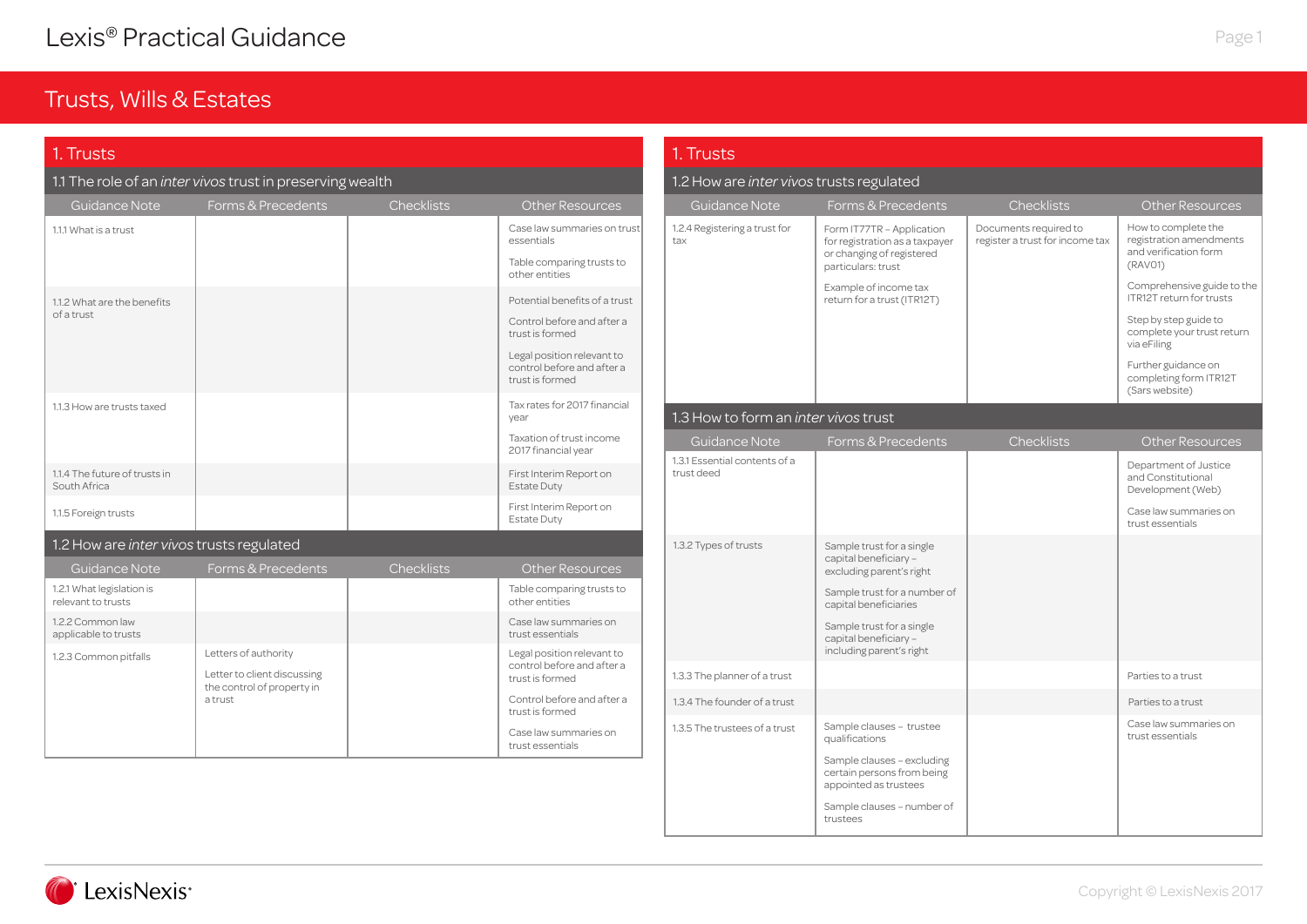| 1. Trusts                                       |                                                                                                                                          |                                     |                                                                                                                                                                     | 1. Trusts                                                |                                                                                                                                                                 |                    |                                                                                                                                                                              |
|-------------------------------------------------|------------------------------------------------------------------------------------------------------------------------------------------|-------------------------------------|---------------------------------------------------------------------------------------------------------------------------------------------------------------------|----------------------------------------------------------|-----------------------------------------------------------------------------------------------------------------------------------------------------------------|--------------------|------------------------------------------------------------------------------------------------------------------------------------------------------------------------------|
| 1.3 How to form an <i>inter vivos</i> trust     |                                                                                                                                          |                                     |                                                                                                                                                                     | 1.4 Trustees of an <i>inter vivos</i> trust              |                                                                                                                                                                 |                    |                                                                                                                                                                              |
| Guidance Note                                   | Forms & Precedents                                                                                                                       | <b>Checklists</b>                   | <b>Other Resources</b>                                                                                                                                              | Guidance Note                                            | Forms & Precedents                                                                                                                                              | <b>Checklists</b>  | <b>Other Resources</b>                                                                                                                                                       |
| 1.3.6 Beneficiaries of a trust                  | Letter of rejection<br>Sample clause - prohibition<br>against alienation                                                                 |                                     | Parties to a trust<br>Legal position with and<br>without beneficiaries<br>Case law summaries on trust<br>essentials<br>Rights of beneficiaries to<br>trust property | 1.4.3 Removing trustees                                  | Form J401 - Trust<br>registration and<br>amendments<br>Letters of authority<br>Affidavit regarding lost letters<br>of authority<br>Notice of removal as trustee |                    | Case law summary:<br>Kidbrooke Place<br>Management Association<br>and Another v Walton and<br>Others NNO<br>Guidance on completing<br>Form J401<br>Department of Justice and |
| 1.3.7 Letters of wishes                         | Letter of wishes                                                                                                                         |                                     |                                                                                                                                                                     |                                                          | Removing trustees                                                                                                                                               |                    | Constitutional Development<br>(website)                                                                                                                                      |
| 1.3.8 The application to the<br>Master's Office | Form J401 - Trust<br>registration and<br>amendments<br>Form J405 - Undertaking by<br>auditor / accountant<br>Form J344 - Undertaking and | Registering an inter vivos<br>trust | Chief Master's Directive 1 of<br>2012 - Payment fees due to<br>the Master                                                                                           | 1.4.4 Trustees resigning                                 | Trustee resignation letter<br>Resolution of the trustees -<br>resignation<br>Deed of assumption -<br>resignation and appointment                                | Trustees resigning | Guidance on completing<br>Form J401                                                                                                                                          |
|                                                 | bond of security<br>Form J417 - Acceptance of<br>trusteeship by trustee                                                                  |                                     |                                                                                                                                                                     |                                                          | Form J401 - Trust<br>registration and<br>amendments                                                                                                             |                    |                                                                                                                                                                              |
| 1.4 Trustees of an <i>inter vivos</i> trust     |                                                                                                                                          |                                     |                                                                                                                                                                     |                                                          | Letters of authority                                                                                                                                            |                    |                                                                                                                                                                              |
| Guidance Note                                   | Forms & Precedents                                                                                                                       | <b>Checklists</b>                   | <b>Other Resources</b>                                                                                                                                              |                                                          | Affidavit regarding lost<br>letters of authority                                                                                                                |                    |                                                                                                                                                                              |
| 1.4.1 The duties and powers<br>of trustees      |                                                                                                                                          |                                     | Case law summaries on<br>trust essentials                                                                                                                           | 1.4.5 Trust resolutions                                  | Sample of minutes of<br>trustees' meeting                                                                                                                       |                    |                                                                                                                                                                              |
| 1.4.2 Appointing trustees                       | Resolution of trustees -<br>appointment of new trustees                                                                                  | Appointment of new trustees         | Guidance on completing<br>Form J401                                                                                                                                 | 1.4.6 Requesting a trust deed                            | Sample of a trust resolution<br>Sample letter to the Master                                                                                                     |                    | Chief Master's Directive 2                                                                                                                                                   |
|                                                 | Deed of assumption -<br>appointments                                                                                                     |                                     | Department of Justice and<br>Constitutional Development                                                                                                             | from the Masters Office<br>1.4.7 Litigating on behalf of | requesting documents<br>Sample of a trust resolution                                                                                                            |                    | of 2009                                                                                                                                                                      |
|                                                 | Form J401 - Trust<br>registration and<br>amendments                                                                                      |                                     | (website)                                                                                                                                                           | a trust                                                  | Sample of minute authorising<br>legal proceedings                                                                                                               |                    |                                                                                                                                                                              |
|                                                 | Form J417 - Acceptance of<br>trusteeship by trustee                                                                                      |                                     |                                                                                                                                                                     |                                                          | Sample clause - citation of<br>trustees in legal proceedings                                                                                                    |                    |                                                                                                                                                                              |
|                                                 | Letters of authority                                                                                                                     |                                     |                                                                                                                                                                     |                                                          |                                                                                                                                                                 |                    |                                                                                                                                                                              |
|                                                 | Affidavit regarding lost letters<br>of authority                                                                                         |                                     |                                                                                                                                                                     |                                                          |                                                                                                                                                                 |                    |                                                                                                                                                                              |

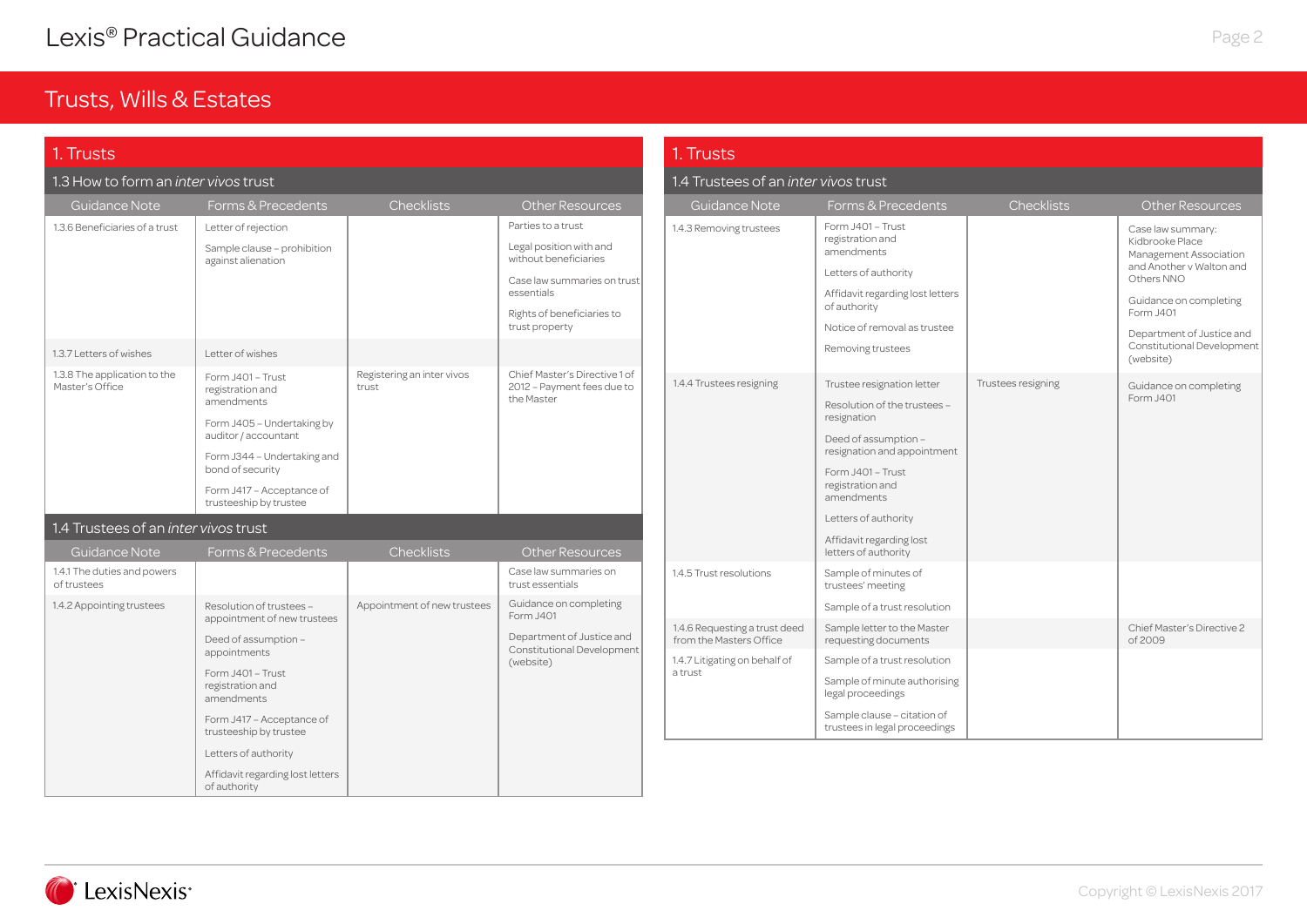| 1. Trusts                                   |                                                                                            |                         | 1. Trusts                                               |                                                              |                                                                           |                                                                                |                                                                  |
|---------------------------------------------|--------------------------------------------------------------------------------------------|-------------------------|---------------------------------------------------------|--------------------------------------------------------------|---------------------------------------------------------------------------|--------------------------------------------------------------------------------|------------------------------------------------------------------|
|                                             | 1.5 How to amend the trust deed of an <i>inter vivos</i> trust                             |                         |                                                         | 1.7 Charitable trusts                                        |                                                                           |                                                                                |                                                                  |
| Guidance Note                               | Forms & Precedents                                                                         | <b>Checklists</b>       | Other Resources                                         | Guidance Note                                                | Forms & Precedents                                                        | <b>Checklists</b>                                                              | <b>Other Resources</b>                                           |
| 1.5.1 Guidance from the trust<br>deed       | Sample clause -<br>amendment of trust deed<br>by trustees                                  |                         | Case law summary:<br>Potgieter v Potgieter              | 1.7.1 Guidance on drafting the<br>trust deed                 | Clauses required in the trust<br>deed of a public benefit<br>organisation | Items that must be included<br>in a charitable trust's trust<br>deed           |                                                                  |
|                                             | Sample clause -<br>amendment of trust deed<br>by trustees and founder                      |                         |                                                         |                                                              |                                                                           | List of clauses to include<br>when drafting a charitable<br>trust's trust deed |                                                                  |
|                                             | Sample clause -<br>amendment of trust deed<br>by trustees requiring third<br>party consent |                         |                                                         | 1.7.2 Obtaining a tax<br>exemption for a charitable<br>trust | Form EI1 - Application for<br>approval of exemption from<br>income tax    |                                                                                | Sars: guidance on making<br>the application to SARS<br>(website) |
|                                             |                                                                                            |                         |                                                         | 1.7.3 Non-profit<br>Organisations Act                        | Application for registration<br>by a nonprofit organisation               |                                                                                | Nonprofit organisation's<br>reporting duties                     |
| 1.5.2 Making the application                | Form J401 - Trust<br>registration and<br>amendments                                        | Amending the trust deed | Guidance on completing<br>Form J401                     |                                                              |                                                                           |                                                                                | Register online on the<br>Department of Social                   |
|                                             | Deed of amendment                                                                          |                         | Department of Justice and<br>Constitutional Development |                                                              |                                                                           |                                                                                | Development (website)                                            |
|                                             |                                                                                            |                         | (website)                                               | 1.8 Termination of a trust                                   |                                                                           |                                                                                |                                                                  |
| 1.6 Trusts created on death                 |                                                                                            |                         |                                                         | <b>Guidance Note</b>                                         | Forms & Precedents                                                        | <b>Checklists</b>                                                              | <b>Other Resources</b>                                           |
| <b>Guidance Note</b>                        | Forms & Precedents                                                                         | <b>Checklists</b>       | <b>Other Resources</b>                                  | 1.8.1 Grounds for terminating<br>a trust                     |                                                                           |                                                                                | Case law summary: Ex Pa<br>Nicol and Another                     |
| 1.6.1 The nature of a<br>testamentary trust |                                                                                            |                         | Case law summary: Braun<br>v Blann                      |                                                              |                                                                           |                                                                                |                                                                  |
| 1.6.2 How to create a                       | Form J401 - Trust                                                                          |                         | Department of Justice and                               |                                                              |                                                                           |                                                                                |                                                                  |
| testamentary trust                          | registration and<br>amendments                                                             |                         | Constitutional Development<br>(website)                 | 2. Donations                                                 |                                                                           |                                                                                |                                                                  |
|                                             | Examples of testamentary<br>clauses from case law                                          |                         |                                                         |                                                              | 2.1 The role of donations in managing and distributing wealth             |                                                                                |                                                                  |
|                                             | Letters of authority                                                                       |                         |                                                         | Guidance Note                                                | Forms & Precedents                                                        | <b>Checklists</b>                                                              | <b>Other Resources</b>                                           |
|                                             | Form J417 - Acceptance of<br>trusteeship by trustee                                        |                         |                                                         | 2.1.1 What are the benefits of<br>donations                  |                                                                           |                                                                                | Transfer of assets to a tru                                      |
| 1.6.3 Amendment of                          |                                                                                            |                         | Case law summaries                                      | 2.1.2 How are donations taxed                                |                                                                           |                                                                                |                                                                  |
| a testamentary trust<br>instrument          |                                                                                            |                         | on testamentary trust<br>amendments                     | 2.1.3 Possible changes to<br>the law                         |                                                                           |                                                                                | First Interim Report on<br>Fetata Duty                           |

| 1.7 Charitable trusts                                        |                                                                           |                                                                                |                                                                                                                         |  |  |
|--------------------------------------------------------------|---------------------------------------------------------------------------|--------------------------------------------------------------------------------|-------------------------------------------------------------------------------------------------------------------------|--|--|
| Guidance Note                                                | Forms & Precedents                                                        | <b>Checklists</b>                                                              | <b>Other Resources</b>                                                                                                  |  |  |
| 1.7.1 Guidance on drafting the<br>trust deed                 | Clauses required in the trust<br>deed of a public benefit<br>organisation | Items that must be included<br>in a charitable trust's trust<br>deed           |                                                                                                                         |  |  |
|                                                              |                                                                           | List of clauses to include<br>when drafting a charitable<br>trust's trust deed |                                                                                                                         |  |  |
| 1.7.2 Obtaining a tax<br>exemption for a charitable<br>trust | Form EI1 - Application for<br>approval of exemption from<br>income tax    |                                                                                | Sars: guidance on making<br>the application to SARS<br>(website)                                                        |  |  |
| 1.7.3 Non-profit<br>Organisations Act                        | Application for registration<br>by a nonprofit organisation               |                                                                                | Nonprofit organisation's<br>reporting duties<br>Register online on the<br>Department of Social<br>Development (website) |  |  |
| 1.8 Termination of a trust                                   |                                                                           |                                                                                |                                                                                                                         |  |  |
| Guidance Note                                                | Forms & Precedents                                                        | <b>Checklists</b>                                                              | <b>Other Resources</b>                                                                                                  |  |  |
| 1.8.1 Grounds for terminating<br>a trust                     |                                                                           |                                                                                | Case law summary: Ex Parte<br>Nicol and Another                                                                         |  |  |

### 2. Donations

| Guidance Note                               | Forms & Precedents | <b>Checklists</b> | <b>Other Resources</b>                        |
|---------------------------------------------|--------------------|-------------------|-----------------------------------------------|
| 2.1.1 What are the benefits of<br>donations |                    |                   | Transfer of assets to a trust                 |
| 2.1.2 How are donations taxed               |                    |                   |                                               |
| 2.1.3 Possible changes to<br>the law        |                    |                   | First Interim Report on<br><b>Estate Duty</b> |

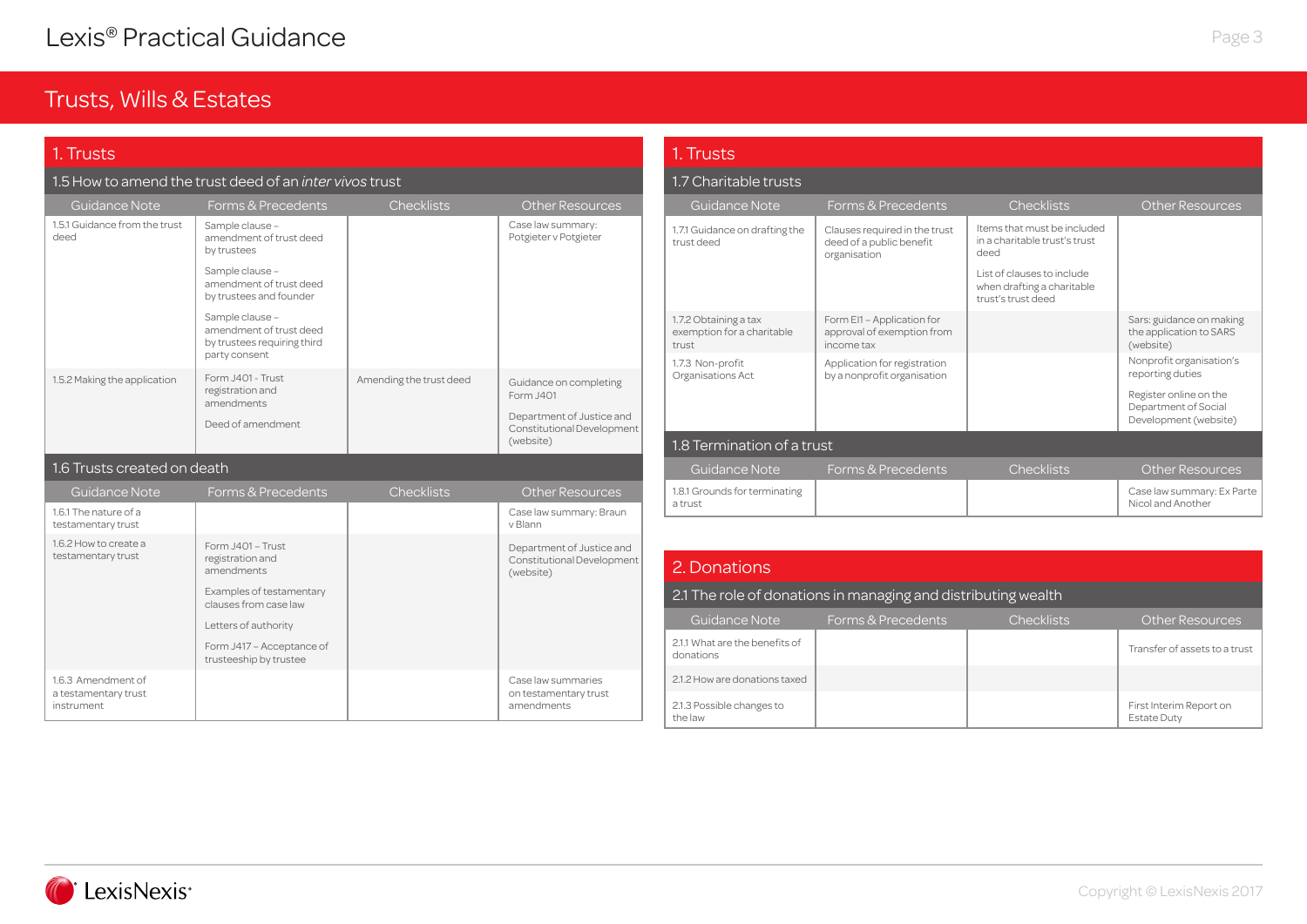### Trusts, Wills & Estates

| 2. Donations                              |                                                                                    |                   |                        |  |
|-------------------------------------------|------------------------------------------------------------------------------------|-------------------|------------------------|--|
| 2.2 How to make donations                 |                                                                                    |                   |                        |  |
| Guidance Note                             | Forms & Precedents                                                                 | <b>Checklists</b> | <b>Other Resources</b> |  |
| 2.2.1 What can be donated?                |                                                                                    |                   |                        |  |
| 2.2.2 Formalities in making a<br>donation | Deed of donation inter vivos<br>immovable property<br>Deed of donation inter vivos |                   |                        |  |
|                                           | of incorporeals                                                                    |                   |                        |  |
|                                           | Deed of donation inter vivos<br>of movables                                        |                   |                        |  |
|                                           | Deed of donation mortis<br>causa                                                   |                   |                        |  |

### 3. Wills

### 3.1 The role of the will in estate planning

| Guidance Note                                                       | Forms & Precedents                                                                                                                                                          | <b>Checklists</b> | <b>Other Resources</b>                                |
|---------------------------------------------------------------------|-----------------------------------------------------------------------------------------------------------------------------------------------------------------------------|-------------------|-------------------------------------------------------|
| 3.1.1 Testate and intestate<br>succession                           |                                                                                                                                                                             |                   | Example of intestate<br>succession                    |
|                                                                     |                                                                                                                                                                             |                   | Testate succession vs<br>intestate succession         |
| 3.1.2 Legacies and<br>inheritances                                  |                                                                                                                                                                             |                   | Testate succession vs<br>intestate succession         |
| 3.1.3 The right to use property                                     |                                                                                                                                                                             |                   | Differences between<br>fideicommissum and<br>usufruct |
| 3.1.4 Shares in companies<br>and interests in close<br>corporations | Sample clause - treatment of<br>members' interests on death<br>in an association agreement<br>Sample clause - treatment<br>of shares on death in<br>shareholders' agreement |                   |                                                       |
| 3.1.5 The living will                                               | Living will                                                                                                                                                                 |                   |                                                       |

#### 3.3.4 Specific bequests Bequests to multiple legatees Multiple bequests to one legatee Bequests including a usufruct Bequest to a trust 3.3.3 Wills of married persons  $\Big|$  Sample 1 – mutual will specific bequests Sample 2 – mutual will entire estate Sample 3 – mutual will Sample 4 – mutual will 3.3.1 Overview of the will Simple will<br>contents Will with further provisions 3.3.2 Revoking earlier wills Revocation of earlier wills – language to use when drafting a will 3.2.7 Foreign wills 3.2.5 Choosing administrators or trustees Sample clauses – trustee excusion Sample clauses – trustee exclusion Sample clauses – trustee qualifications 3.2.6 Guardians for minor children Sample clauses – guardian appointments 3.2.3 What is a codicil Codicil 3.2.4 Choosing executors Guidance Note Forms & Precedents Checklists Checklists Cher Resources 3. Wills 3.2 How to make a will 3.2.1 Who has capacity to make a will Case law summaries: aspects related to the validity of wills 3.2.2 The formalities of making a will Case law summaries: aspects related to the validity of wills Guidance Note Forms & Precedents Checklists Checklists Other Resources 3.3 Drafting the will



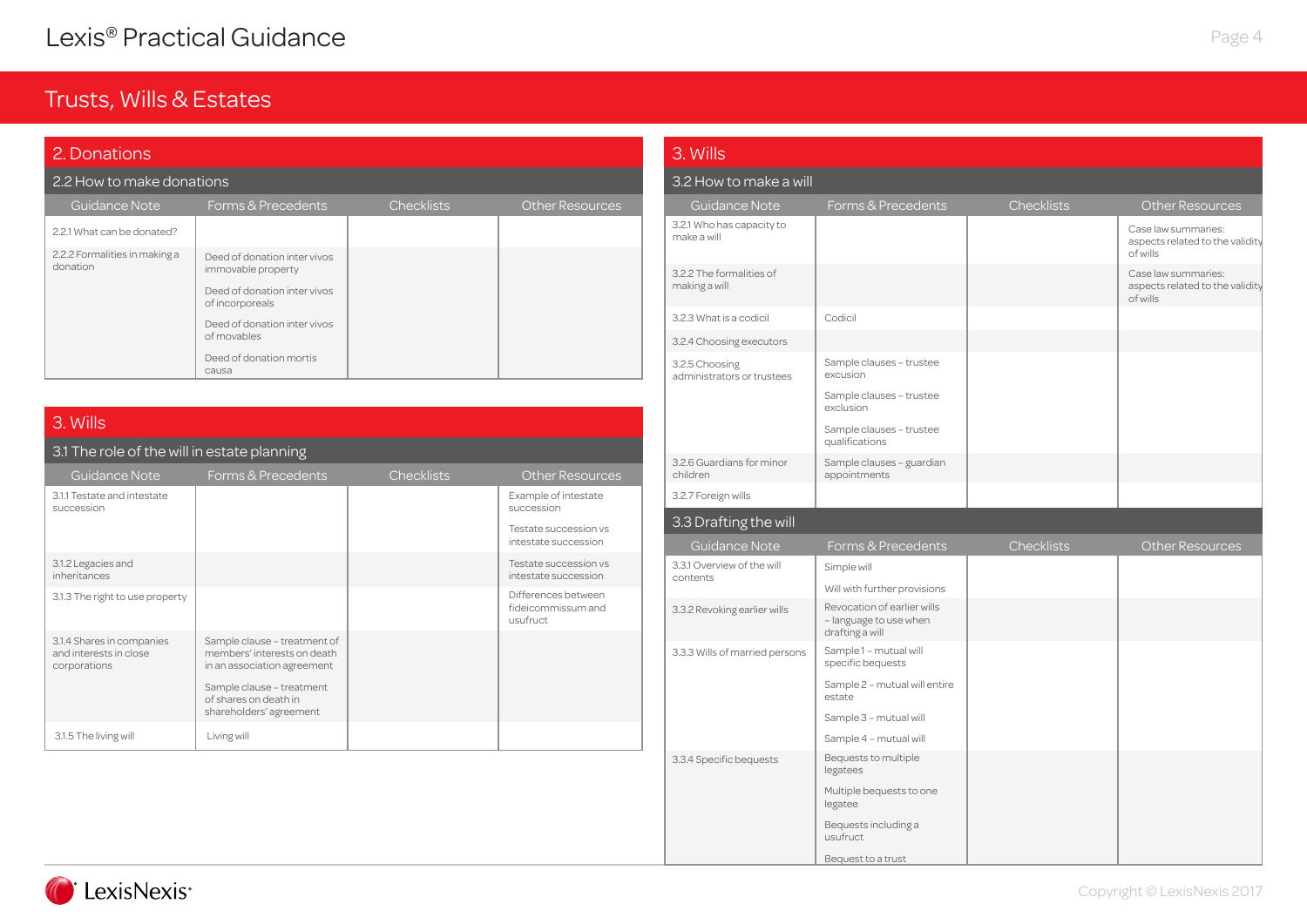| 3. Wills                                           |                                                                       |                   |                                                  |  |
|----------------------------------------------------|-----------------------------------------------------------------------|-------------------|--------------------------------------------------|--|
| 3.3 Drafting the will                              |                                                                       |                   |                                                  |  |
| <b>Guidance Note</b>                               | Forms & Precedents                                                    | <b>Checklists</b> | <b>Other Resources</b>                           |  |
| 3.3.5 The residue                                  | Grant of residue to more<br>than one legatee                          |                   |                                                  |  |
|                                                    | Clause for transfer of whole<br>estate                                |                   |                                                  |  |
|                                                    | Grant of residue to one<br>legatee                                    |                   |                                                  |  |
|                                                    | Clause for residue after<br>usufruct bequest                          |                   |                                                  |  |
|                                                    | Clause for residue to a trust                                         |                   |                                                  |  |
| 3.3.6 Substituting heirs and<br>legatees           | Clause for substitution for<br>entire estate                          |                   | Approved by author, no<br>corrections            |  |
|                                                    | Clause for substitution for<br>specific bequests                      |                   |                                                  |  |
| 3.3.7 Accrual of benefits not<br>taken up          |                                                                       |                   | Case law summary: Lello<br>and Others v Dales NO |  |
| 3.3.8 Collation of benefits<br>given in a lifetime | Example of collation                                                  |                   |                                                  |  |
|                                                    | Sample clauses - collation                                            |                   |                                                  |  |
| 3.3.9 Dealing with spouses<br>of heirs             | Sample clause - exclusion<br>of benefit                               |                   |                                                  |  |
| 3.3.10 Providing for minor<br>children             | Sample clause - legacy in<br>trust for minor                          |                   |                                                  |  |
|                                                    | Sample clause - inheritance<br>in trust for minor                     |                   |                                                  |  |
|                                                    | Sample clause -<br>appointment of guardian and<br>financial provision |                   |                                                  |  |
| 3.3.11 Testamentary trusts                         | Sample trust - minor<br>children                                      |                   |                                                  |  |
|                                                    | Sample trust - surviving<br>spouse and children                       |                   |                                                  |  |
| 3.3.12 Charitable bequests                         | Sample clauses - charitable<br>bequests                               |                   |                                                  |  |
|                                                    | Sample clause - inheritance<br>to a charity                           |                   |                                                  |  |
|                                                    | Sample clause - charitable<br>testamentary trust                      |                   |                                                  |  |

| 3. Wills                    |                                                         |                   |                        |
|-----------------------------|---------------------------------------------------------|-------------------|------------------------|
| 3.3 Drafting the will       |                                                         |                   |                        |
| Guidance Note               | Forms & Precedents                                      | <b>Checklists</b> | <b>Other Resources</b> |
| 3.3.13 Nominating executors | Sample clause - nomination<br>of one executor           |                   |                        |
|                             | Sample clause - nomination<br>of more than one executor |                   |                        |
| 3.3.14 Nominating trustees  | Sample clause - nomination<br>of trustees               |                   |                        |

| 4.1 Executors                |                                                                                               |                                                          |                                       |
|------------------------------|-----------------------------------------------------------------------------------------------|----------------------------------------------------------|---------------------------------------|
| Guidance Note                | Forms & Precedents                                                                            | <b>Checklists</b>                                        | <b>Other Resources</b>                |
| 4.1.1 Reporting the estate   | Form J294 - Death notice                                                                      | Required documents for the                               | Chief Master's Directive 2<br>of 2015 |
|                              | Form J243 - Inventory                                                                         | appointment of executor<br>checklist (word)              |                                       |
|                              | Form J192 - Next-of-kin<br>affidavit                                                          | Documents required for the<br>appointment of an executor |                                       |
|                              | Form J190 - Acceptance of<br>trust as executor                                                |                                                          |                                       |
|                              | Form J155 - Undertaking<br>and acceptance of master's<br>directions by executor/<br>executrix |                                                          |                                       |
|                              | Nomination to act as<br>executor or Master's<br>representative estate                         |                                                          |                                       |
|                              | Form J312 - Undertaking and<br>bond of security                                               |                                                          |                                       |
|                              | Declaration of subsisting<br>marriages or cohabitation<br>relationships                       |                                                          |                                       |
|                              | Declaration for estate being<br>reported in terms of section<br>18(4)                         |                                                          |                                       |
|                              | List of creditors                                                                             |                                                          |                                       |
| 4.1.2 Assuming a co executor | Example of a clause<br>permitting assumption                                                  |                                                          |                                       |
|                              | Example of a deed of<br>assumption                                                            |                                                          |                                       |
|                              | Special power of attorney                                                                     |                                                          |                                       |

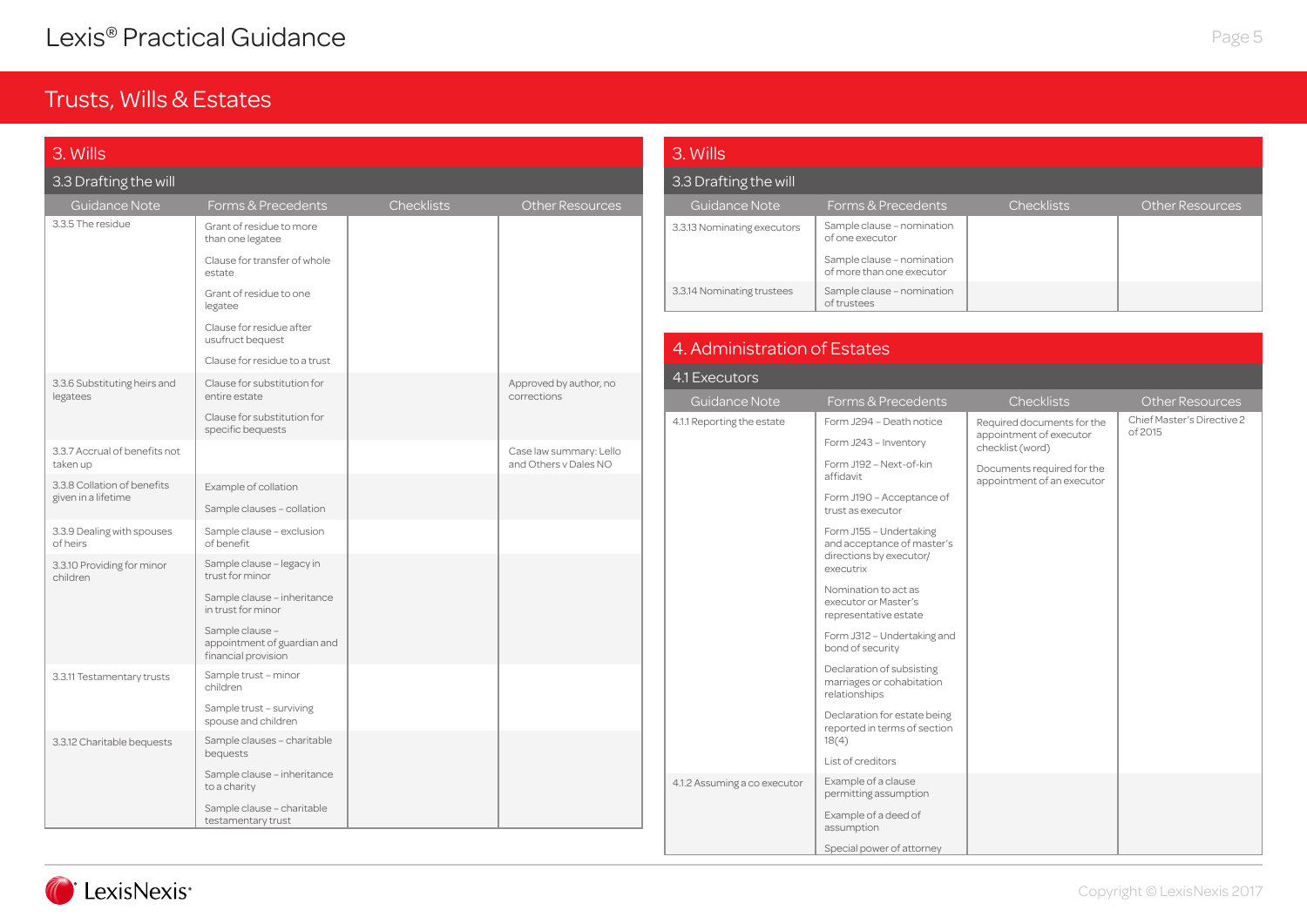### Trusts, Wills & Estates

| 4. Administration of Estates                   |                                                                                               |                   |                                                                    |  |
|------------------------------------------------|-----------------------------------------------------------------------------------------------|-------------------|--------------------------------------------------------------------|--|
| 4.1 Executors                                  |                                                                                               |                   |                                                                    |  |
| <b>Guidance Note</b>                           | Forms & Precedents                                                                            | <b>Checklists</b> | <b>Other Resources</b>                                             |  |
| 4.1.3 The role and powers of<br>the executors  |                                                                                               |                   |                                                                    |  |
| 4.1.4 Administration of a<br>small estate      | Form J170 - Letters of<br>authority                                                           |                   | Chief Master's Directive 3<br>of 2015                              |  |
|                                                | Form J155 - Undertaking<br>and acceptance of Master's<br>directions by executor/<br>executrix |                   |                                                                    |  |
|                                                | Declaration for estate being<br>reported in terms of section<br>18(3)                         |                   |                                                                    |  |
| 4.1.5 Administration of an<br>intestate estate |                                                                                               |                   | Chief Master's Directive 3<br>of 2015                              |  |
|                                                |                                                                                               |                   | Calculation of a child's share<br>in intestate succession          |  |
| 4.2 Estate duty                                |                                                                                               |                   |                                                                    |  |
| <b>Guidance Note</b>                           | Forms & Precedents                                                                            | <b>Checklists</b> | <b>Other Resources</b>                                             |  |
| 4.2.1 What is estate duty                      |                                                                                               |                   | First Interim Report on<br><b>Estate Duty</b>                      |  |
| 4.2.2 What is subject to<br>estate duty        |                                                                                               |                   |                                                                    |  |
| 4.2.3 How is estate duty                       |                                                                                               |                   | Estate duty formula (word)                                         |  |
| calculated                                     |                                                                                               |                   | Example of estate<br>duty calculation and<br>apportionment thereof |  |
|                                                |                                                                                               |                   | Estate duty formula in terms<br>of the Estate Duty Act (pdf)       |  |
| 4.2.4 Deferring payment of<br>estate duty      |                                                                                               |                   | First Interim Report on<br><b>Estate Duty</b>                      |  |

#### 4.5.1 Dealing with debtors of the estate Claims in favour of the estate Form J243 – Inventory Example of an inventory Sample letter to Master requesting authority to accept a compromised amount in settlement of the amount owed by the debtor to the estate 4.4.3 Late claims 4.4.4 Disputed and rejected 4.4.4 Disputed and rejected creditor's affidavit<br>claims 4.4.1 Identifying and distinguishing claims Advertisement in terms of section 29 of the Administration of Estates Act of 66 of 1965 List of creditors Documents and information required by the executor 4.4.2 Types of claims 4.3.3 Exemptions from 4.3.3 Exemptions from<br>capital gains tax Asset list 4.3.4 How is capital gains tax CGT process flowchart Guidance Note Forms & Precedents Checklists Checklists Cher Resources 4. Administration of Estates 4.3 Capital Gains Tax 4.3.1 What is capital gains tax  $\vert$ year SARS Comprehensive Guide to CGT 4.3.2 Deceased estates subject to capital gains tax Guidance Note Forms & Precedents Checklists Cher Resources 4.4 Claims against the estate 4.4.5 Solvent and insolvent estates Letter to creditor in terms of section 34(1) of the Administration of Estates Act of 66 of 1965 Guidance Note Forms & Precedents Checklists Cher Resources 4.5 Debtors of the estate

Sample letter to the Master

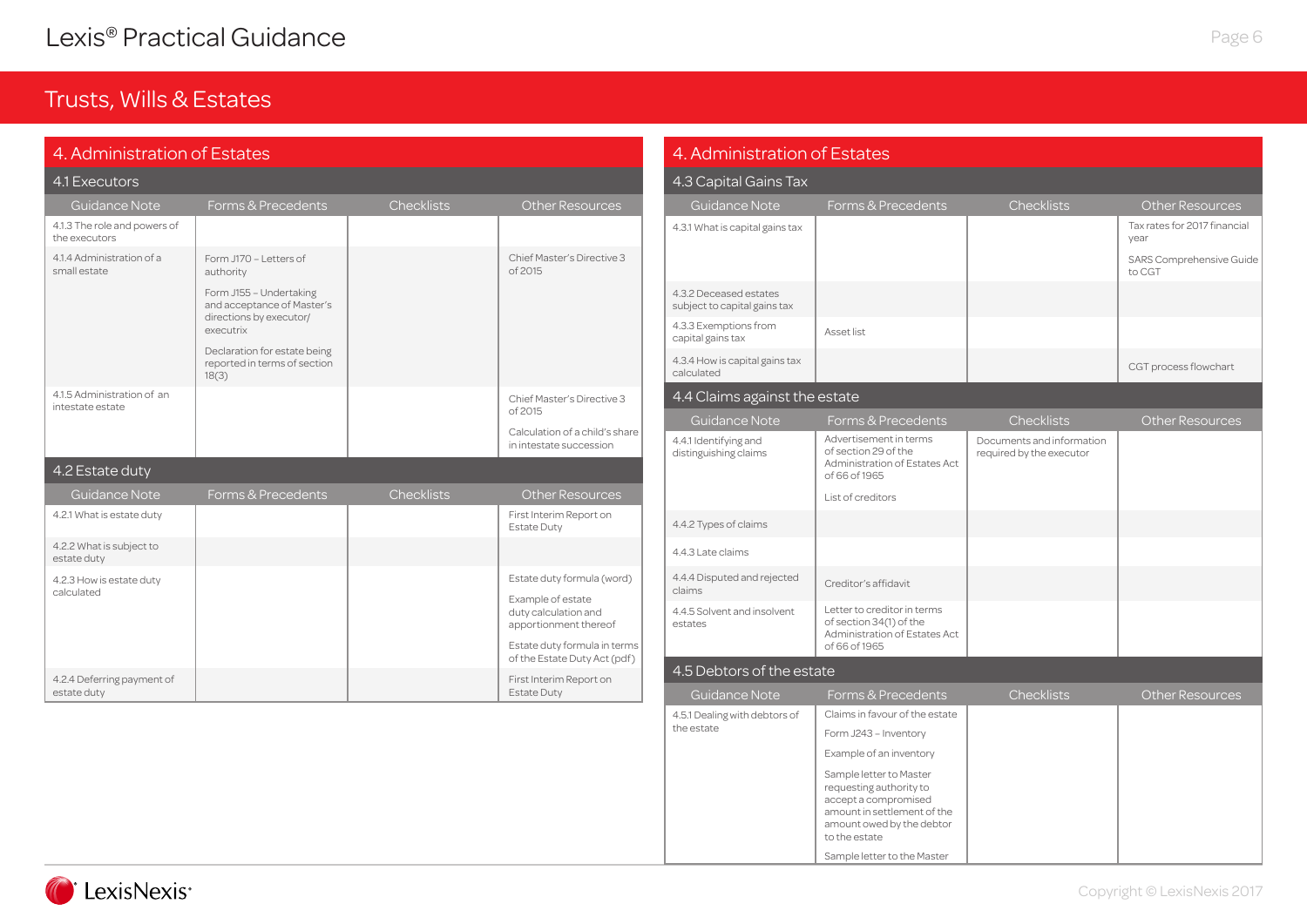# Trusts, Wills & Estates

| 4. Administration of Estates       |                                                                                                                                      |                                                                       |                                            |  |  |
|------------------------------------|--------------------------------------------------------------------------------------------------------------------------------------|-----------------------------------------------------------------------|--------------------------------------------|--|--|
| 4.6 Heirs and legatees             |                                                                                                                                      |                                                                       |                                            |  |  |
| Guidance Note                      | Forms & Precedents                                                                                                                   | Checklists                                                            | <b>Other Resources</b>                     |  |  |
| 4.6.1 Types of heirs               |                                                                                                                                      |                                                                       |                                            |  |  |
| 4.6.2 Minors                       | Example of an award to a<br>minor child                                                                                              |                                                                       |                                            |  |  |
| 4.6.3 Surviving spouse             | Example of an award to a<br>surviving spouse                                                                                         |                                                                       |                                            |  |  |
| 4.7 Assets of the estate           |                                                                                                                                      |                                                                       |                                            |  |  |
| <b>Guidance Note</b>               | Forms & Precedents                                                                                                                   | Checklists                                                            | <b>Other Resources</b>                     |  |  |
| 4.7.1 Executors duties             | Letter to Master requesting<br>extension                                                                                             | List of documents needed to<br>open estate bank account               | Chief Masters Directive 4<br>of 2011       |  |  |
|                                    | First, supplementary and<br>amended liquidation<br>and distribution account<br>headings                                              | Documents and information<br>required by the executor                 |                                            |  |  |
|                                    | Example of a heading for the<br>liquidation and distribution<br>account where the deceased<br>is married in community of<br>property |                                                                       |                                            |  |  |
|                                    | Example of an executors<br>note                                                                                                      |                                                                       |                                            |  |  |
| 4.7.2 Movable assets               | Advertisement in terms of<br>section 35                                                                                              |                                                                       |                                            |  |  |
| 4.7.3 Immovables                   | Form REV246 - valuation of<br>immovable property                                                                                     | Checklist of documents to<br>provide to a conveyancer                 |                                            |  |  |
| 4.7.4 Claims in favour of the      | First letter to bank                                                                                                                 |                                                                       |                                            |  |  |
| estate                             | Second letter to bank                                                                                                                |                                                                       |                                            |  |  |
| 4.7.5 Appraisals                   | Form REV246 - valuation of<br>immovable property                                                                                     |                                                                       |                                            |  |  |
| 4.8 Liabilities of the estate      |                                                                                                                                      |                                                                       |                                            |  |  |
| Guidance Note                      | Forms & Precedents                                                                                                                   | Checklists                                                            | <b>Other Resources</b>                     |  |  |
| 4.8.1 Claims against the<br>estate | Letter to the Master<br>requesting extension<br>Liquidation and distribution                                                         | List of documents for<br>updating of bank details with<br><b>SARS</b> | SARS Guide to change of<br>banking details |  |  |
|                                    | account                                                                                                                              |                                                                       |                                            |  |  |

<u> 1989 - Johann Barnett, mars e</u>

| 4. Administration of Estates                                 |                                                                                                    |                   |                                                                           |  |  |
|--------------------------------------------------------------|----------------------------------------------------------------------------------------------------|-------------------|---------------------------------------------------------------------------|--|--|
| 4.9 Administration expenses and taxes                        |                                                                                                    |                   |                                                                           |  |  |
| <b>Guidance Note</b>                                         | Forms & Precedents                                                                                 | Checklists        | <b>Other Resources</b>                                                    |  |  |
| 4.9.1 Costs and expenses                                     | Advertisement in terms<br>of section 35 of the<br>Administration of Estates Act<br>of 66 of 1965   |                   | Chief Master's Directive 1 of<br>2012 - Payment fees due to<br>the Master |  |  |
|                                                              | Form REV267 - Return of<br>information required in terms<br>of section 7                           |                   |                                                                           |  |  |
|                                                              | Example of letter to SARS<br>requesting an extension<br>of time within which to pay<br>estate duty |                   |                                                                           |  |  |
| 4.9.2 Executors fees                                         |                                                                                                    |                   |                                                                           |  |  |
| 4.9.3 VAT and estate duty                                    |                                                                                                    |                   | Example of estate<br>duty calculation and<br>apportionment thereof        |  |  |
|                                                              |                                                                                                    |                   | Chief Masters Directive 3<br>of 2009                                      |  |  |
| 4.10 Cash flow in the estate                                 |                                                                                                    |                   |                                                                           |  |  |
| Guidance Note                                                | Forms & Precedents                                                                                 | <b>Checklists</b> | <b>Other Resources</b>                                                    |  |  |
| 4.10.1 Cash surplus                                          | Example of a recapitulation<br>statement                                                           |                   |                                                                           |  |  |
| 4.10.2 Cash shortfall                                        | Example of a recapitulation<br>statement                                                           |                   |                                                                           |  |  |
| 4.11 Distribution                                            |                                                                                                    |                   |                                                                           |  |  |
| Guidance Note                                                | Forms & Precedents                                                                                 | <b>Checklists</b> | <b>Other Resources</b>                                                    |  |  |
| 4.11.1 Identity of heirs                                     | Example of a distribution<br>account                                                               |                   |                                                                           |  |  |
| 4.11.2 Details of reasons for<br>and conditions of the award | Example of a distribution<br>account                                                               |                   |                                                                           |  |  |